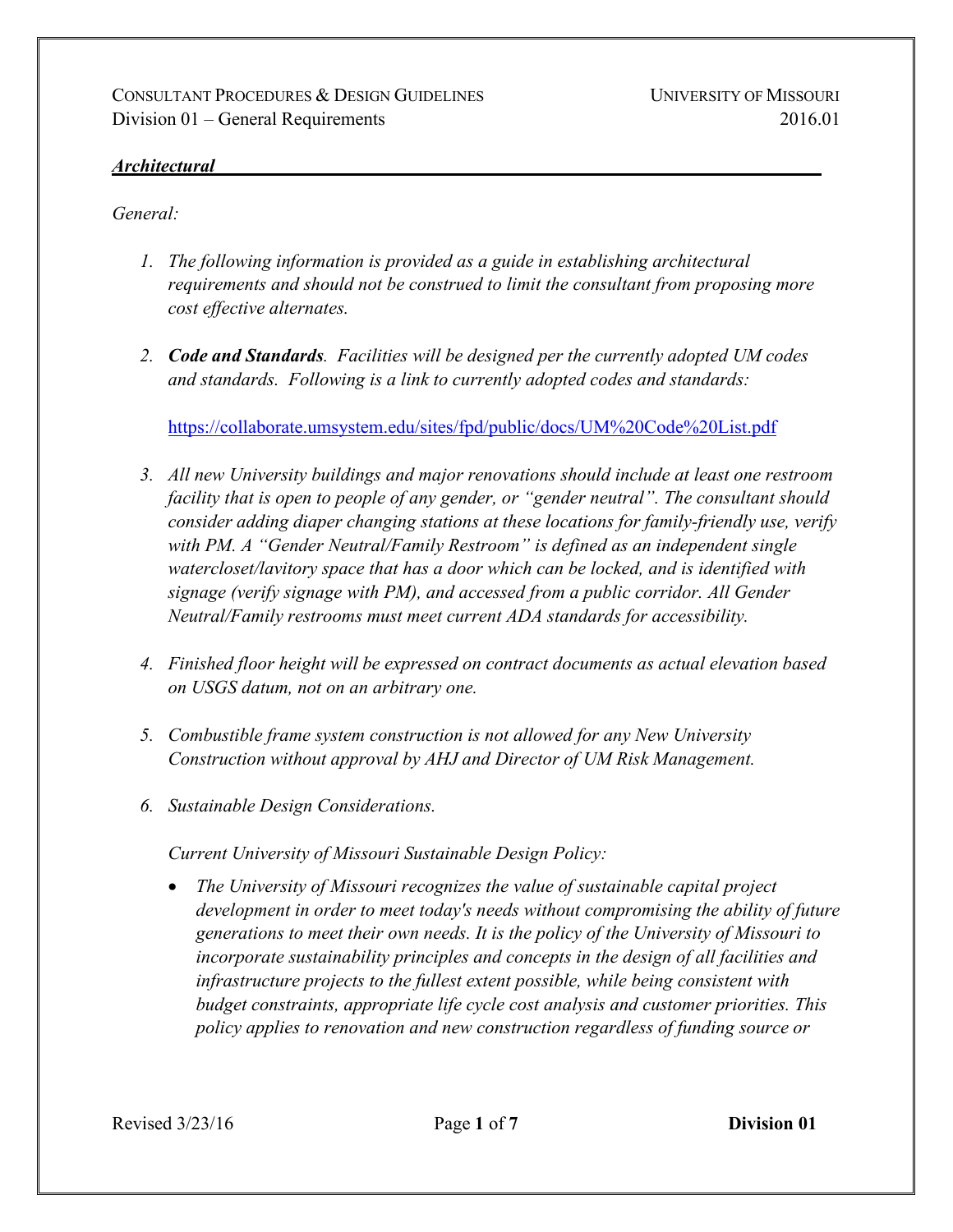*amount; to projects accomplished both in-house and through A/E contracts; and to designs associated with all construction methods. Environmental concepts that guide sustainably designed projects are:*

- o *Sustainable Sites: Meet or exceed State of Missouri DNR best management practices for erosion and sedimentation control standards. Accommodate alternative transportation methods.*
- o *Water Efficiency: Target water efficient landscaping, reduced water usage, and innovative stormwater management.*
- o *Energy and Atmosphere: Encourage optimal energy performance, including appropriate levels of commissioning.*
- o *Materials and Resources: Support construction waste management programs. Provide space for building-based recycling program. Encourage use of local and regionally-produced materials and building products made with recycled content.*
- o *Indoor Environmental Quality: Pursue toxin-free indoor air through appropriate ventilation and use of building materials that emit low levels of volatile organic compounds (VOCs).*
- *The University will not typically seek certification of projects through the USGBC Leadership in Energy and Environmental Design (LEED) process. However, the design of University buildings should strive to achieve an equivalent LEED-certified level while supporting goals stated above. Specific projects may seek LEED certification if campus goals and budget align, verify requirements with PM.*

*Refer to the Current MU Supplemental Standards under the Consultant Information for sustainability guidelines:* <http://www.cf.missouri.edu/cf/pdc/consultantinfo>

• *Verify project requirements with PM.*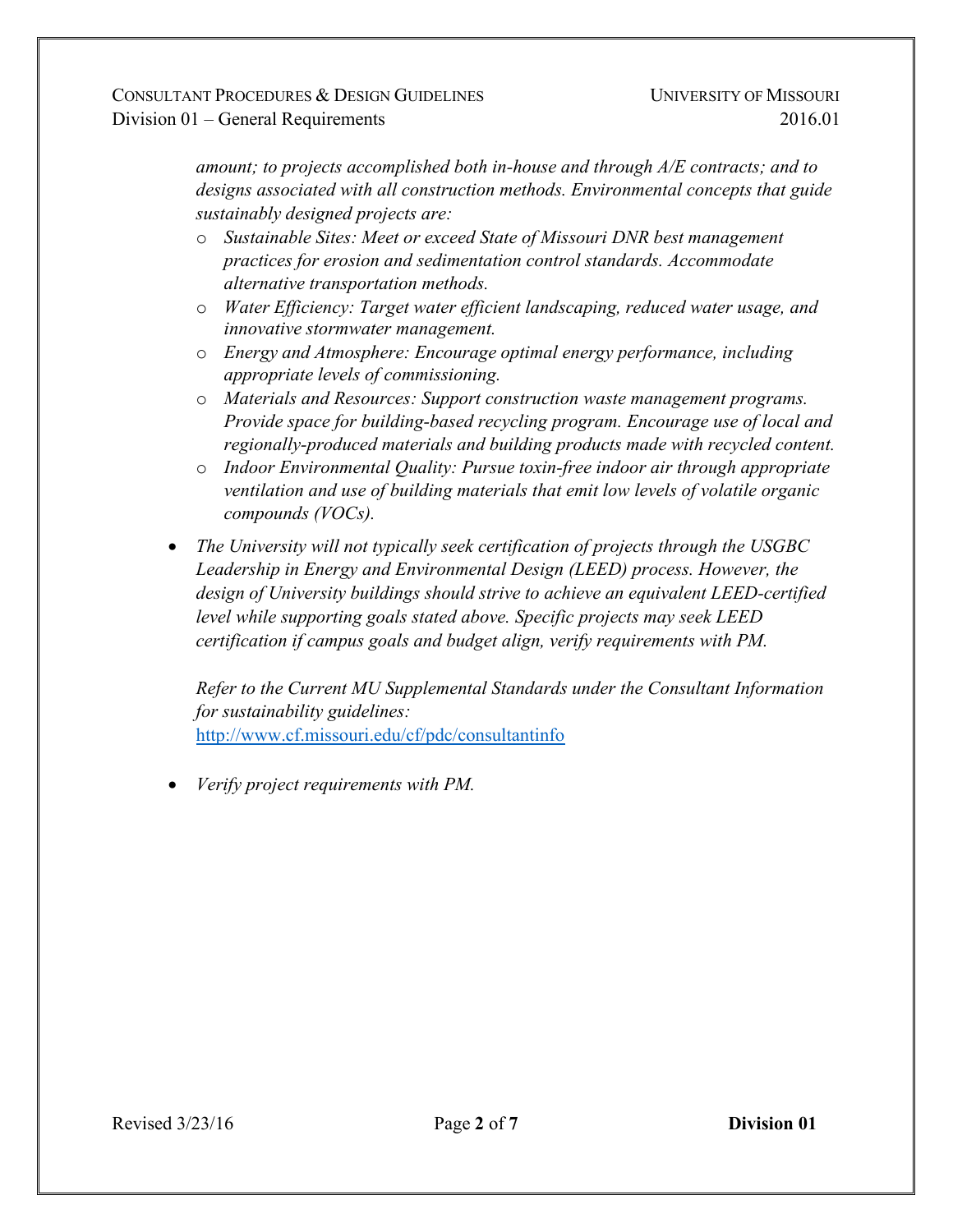CONSULTANT PROCEDURES & DESIGN GUIDELINES Division 01 – General Requirements

### *7. Building Envelope.*

- *The building envelope will comply with the latest edition of ASHRAE 90.1 Standard. (discuss design temps and heating degree day information with PM).*
	- o *MU uses St. Louis data.*
- *Drain tiles are to be installed at footings and tied to storm sewer system as allowed by local municipalities. Downspout drains and perimeter drains need to be separated. Down spouts will be tied into storm sewers and will not discharge on grade.*
- *Crawl spaces will have concrete floor slabs, floor drains, ventilation and lighting.*
- *Exterior building materials will be selected to maintain and/or compliment the harmonious nature of the campus. Care will be given to provide a consistent image to the historical character of the campus. Materials should be practical, low maintenance, durable, and cost effective.*
	- o *Exterior wall systems of brick veneer over block backup are preferred. The Project Manager must approve the use of steel stud backup.*
	- o *Exterior insulation and finish systems [EIFS] stucco, and plaster will not be used as the primary finish of a building or renovation. The allowed use is for small areas or soffits with the approval of the Project Manager.*
	- o *The use of curtain walls, spandrel panels, etc. is generally limited to public and vertical circulation areas. The project manager must approve other applications.*

# *8. Environmental Health and Safety.*

• *Coordination is required with campus Environmental Health and Safety (EHS) and PM. Link to MU EHS:*

### <https://ehs.missouri.edu/>

*EHS serves as the liaison between campus and regulatory agencies. EHS keeps track of these regulations and works with the campus community to develop appropriate policies and procedures; coordinate with PM.*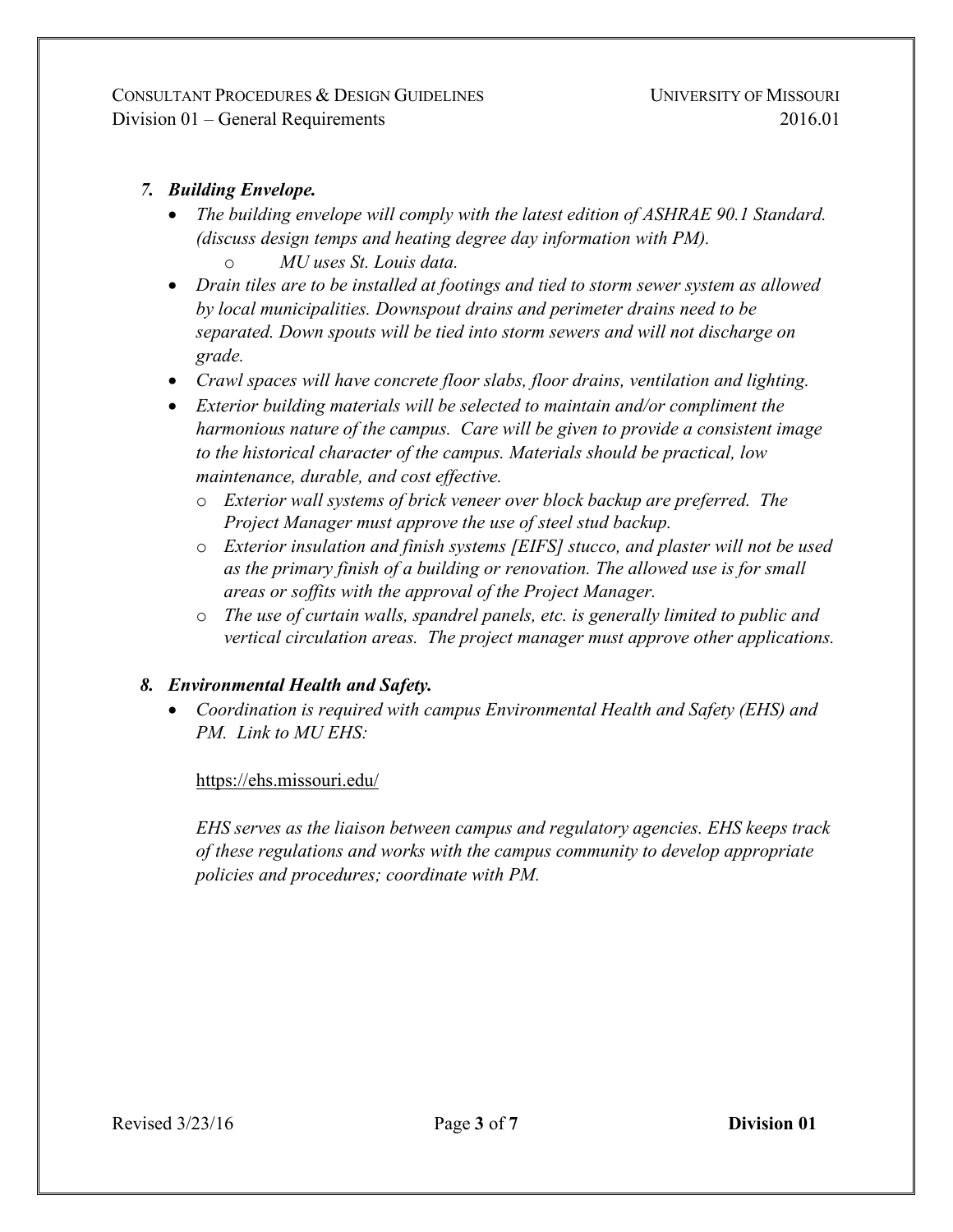CONSULTANT PROCEDURES & DESIGN GUIDELINES Division 01 – General Requirements

# • *Hazardous Materials Asbestos Containing Materials*

- o *The University will furnish the consultant a completed asbestos removal specification. These are to be inserted into Division 2 and will be considered a part of the contract documents. Asbestos specifications will be furnished after the final contract documents review meeting along with the advertisement. See "UM Asbestos Removal Specifications", FPD Document Page:* [https://collaborate.umsystem.edu/sites/fpd/public/docs/Asbestos%20Spec.docx?](https://collaborate.umsystem.edu/sites/fpd/public/docs/Asbestos%20Spec.docx)
- o *The University will retain an asbestos consultant through a separate agreement to develop and provide the survey and abatement documents. PM will coordinate with the asbestos consultant in the development of contract documents.*
- o *Asbestos consultant should be listed as a special consultant to the Owner in the Special Conditions. The asbestos abatement specifications should be listed in the project manual table of contents.*
- *Lead Containing Materials Guidelines – (See Appendix 16a, FPD Document Page)* <https://collaborate.umsystem.edu/sites/fpd/public/guidelines/16aappendix.pdf>
- *Miscellaneous Hazardous Materials*
- *MU EHS Provides Guidance/Assistance for Management of (including but not limited to):*
	- o *Mercury Containing Devices*
	- o *Oil and Oil Containing Devices*
	- o *Bulbs and Lamp (both intact and broken)*
	- o *Lamp Ballasts (both containing PCBs and PCB-free)*
	- o *Lead Metal*
	- o *Paint containing Heavy Metals (both left intact and removed)*
	- o *Freon and Freon containing devices*
	- o *Water Treatment Chemicals*
	- o *Batteries*
	- o *Smoke Detectors*
	- o *Exit Signs*
- *The direct link to this guidance is at:* [http://ehs.missouri.edu/haz/pdf/demolition](http://ehs.missouri.edu/haz/pdf/demolition-renovation-guidance.pdf)[renovation-guidance.pdf](http://ehs.missouri.edu/haz/pdf/demolition-renovation-guidance.pdf)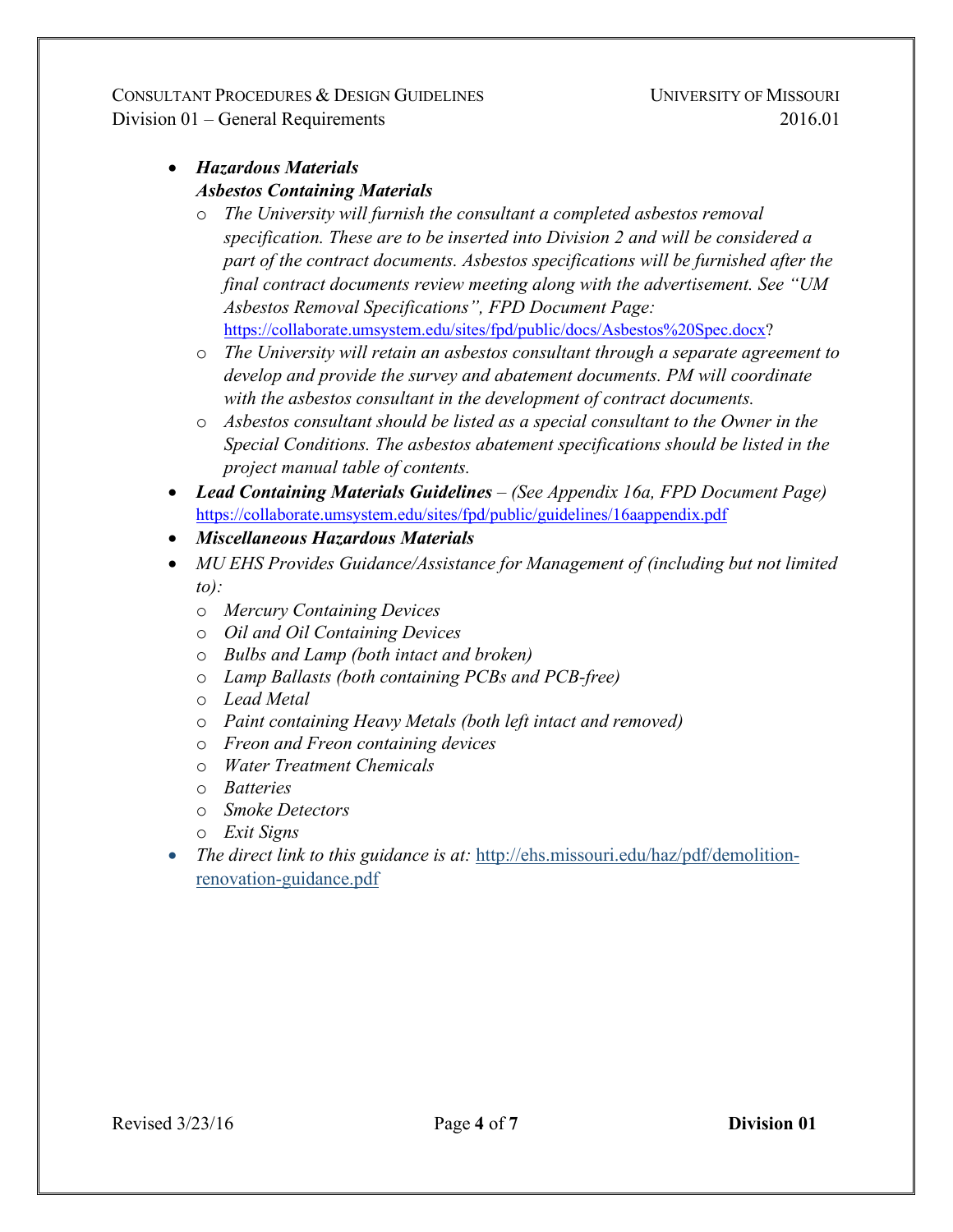#### *STRUCTURAL*

#### *General:*

- *1. The following information is provided as a guide for designing structural support systems. All load criteria will be in accordance with the latest edition of IBC.*
- *2. Load criteria for all structural systems will be noted on the drawings.*
- *3. Separate additions from existing structures with an expansion joint.*
- *4. Do not transfer vertical loads through horizontal expansion joints.*
- *5. Gypsum roof decking will not be used. Preferred roof decking material is steel or concrete.*
- *6. All roof decks will be designed with a minimum slope of 1/4" per foot. Positive slope for drainage will be provided by the roof deck rather than tapered insulation (except at crickets and around equipment pads).*
- *7. Provide seismic design analysis for all new buildings, additions, and renovations where structural modifications are involved. It is recommended that a seismic design analysis be performed in the programming/budget analysis phase of all renovation/addition projects.*

#### *Foundations:*

- *1. Subsurface design requirements will be based on a current geotechnical investigation from which soil profiles, design parameters, compaction requirements, and foundation design options are established.*
- *2. In instances where concrete duct banks, steam tunnels, and other concrete masses join foundations walls, steel pins for reinforcing steel anchoring will be attached to the foundation walls through use of epoxy. Penetrations of foundation walls by direct burial cable and/or small diameter penetrations shall be sleeved or core drilled, and shall be sealed. Discuss sealant requirements with PM.*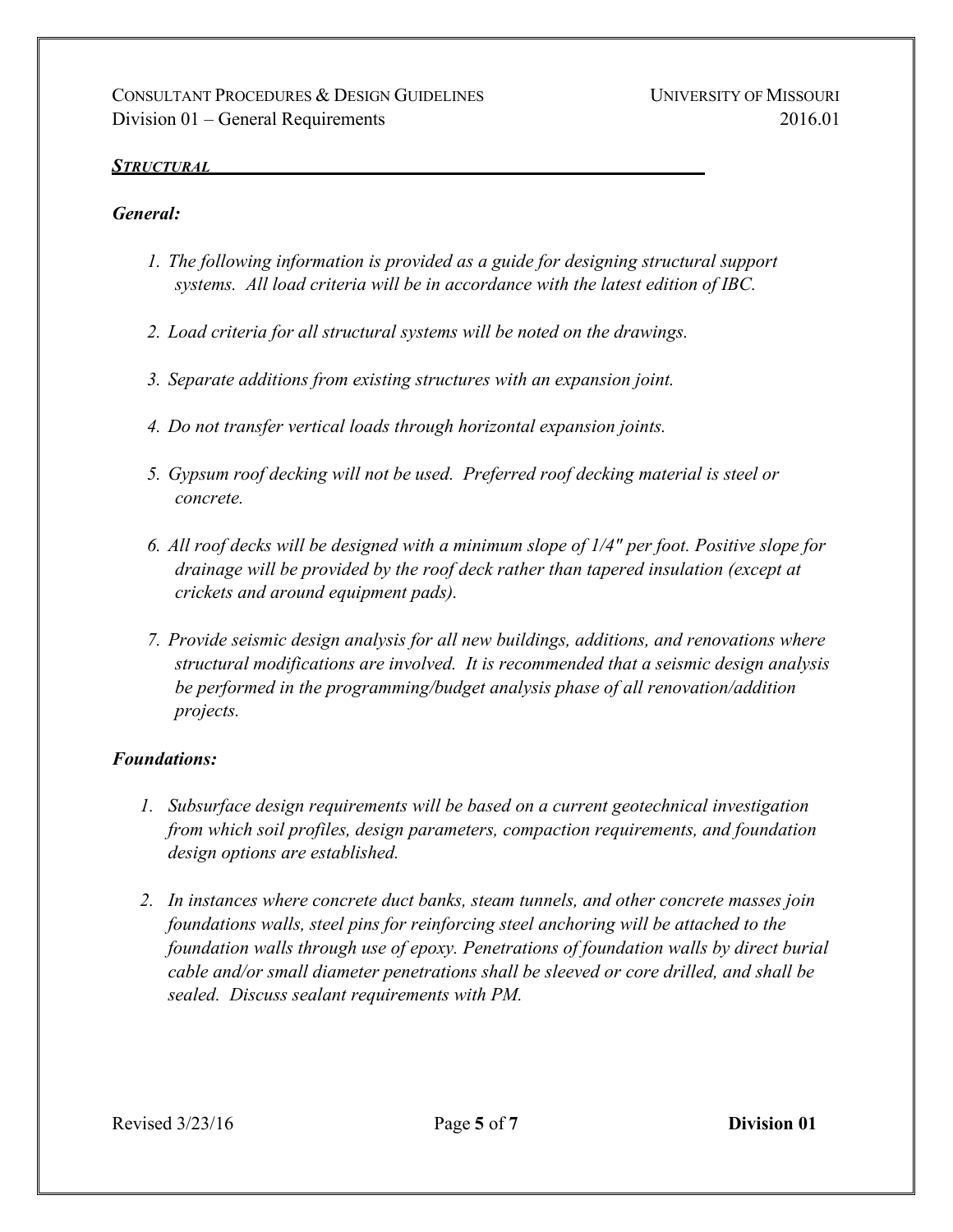### *Floor Loading:*

- *1. Floor loadings will be increased as required to meet equipment loadings and conditions specified by equipment manufacturer.*
- *2. If live load reduction is used, it will be in accordance with the latest edition of IBC and must be noted on the drawings.*

### *Roof Loadings:*

- *1. Minimum roof load design will comply with live load or snow load, whichever is greater.*
- *2. Roof service loading will be increased as required for external equipment, ducting, and supported utility requirements.*

#### *Wind Design:*

*1. Every building and structure will be designed and constructed to resist prescribed wind effects. Wind will be assumed to come from any horizontal direction. Wind effects willbe analyzed in at least two mutually perpendicular horizontal planes.*

#### *Precast Concrete Design Criteria:*

- *1. The architect will specify allowable deflections to be used in the design of the panels to maintain integrity of the panel.*
- *2. Panels will be designed with adequate structural integrity to permit handling, transportation, storage, and erection.*
- *3. Waterproofing materials are discouraged on new concrete surfaces.*

#### *Masonry:*

*1. Design and construction guidelines and technical notes of the Brick Institute of America (BIA) will be followed for brick and the Masonry Advisory Council (MAC) for concrete masonry unit (CMU) construction.*